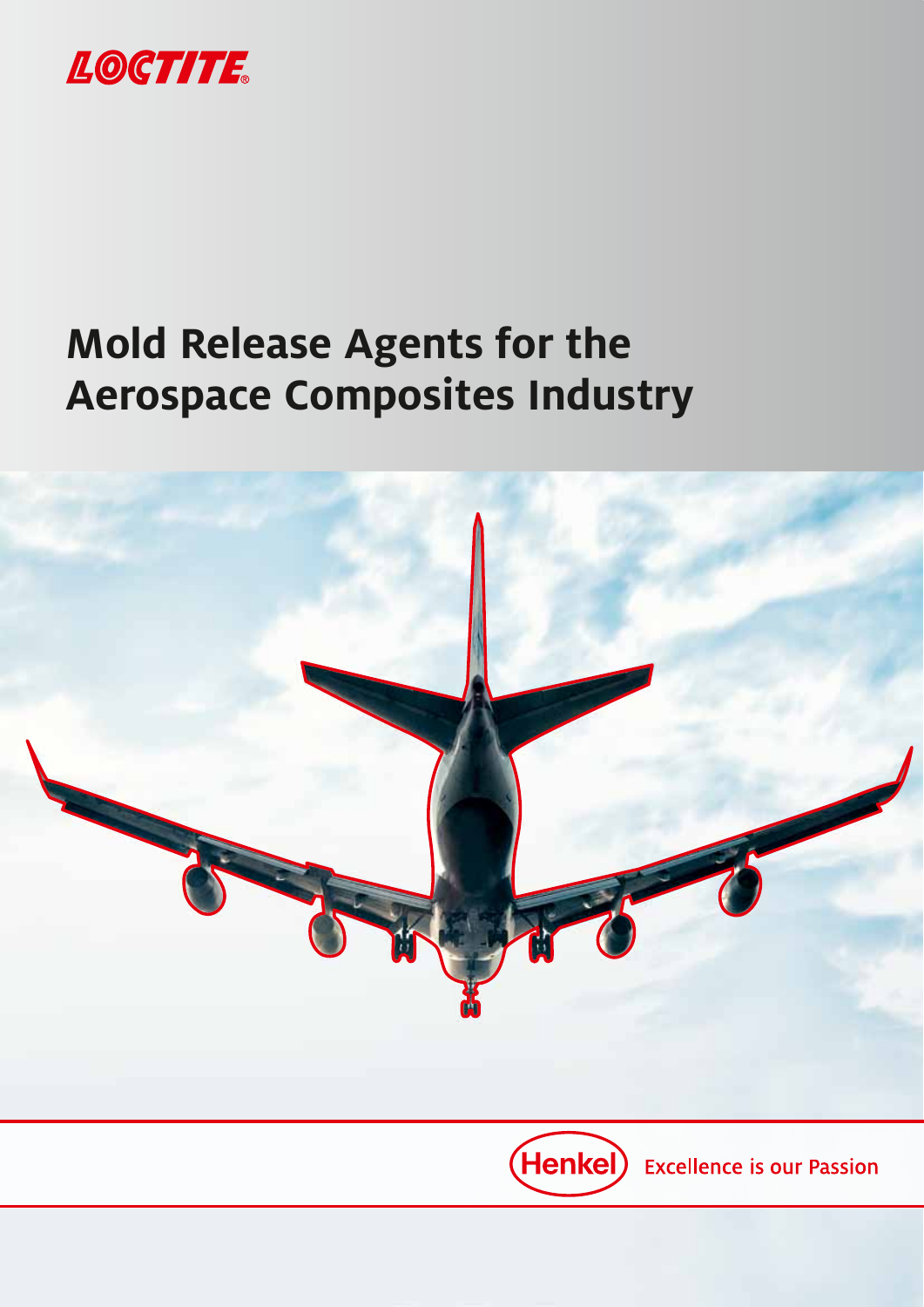- › No volatile organic compounds (VOCs)
- › No CFCs releases
- › Semi-permanent mold release bonds to mold surface for consistent release
- › Higher productivity and profitability through reduced downtime
- › Low reject rates
- › Dispensing equipment available



### **LOCTITE FREKOTE Mold Release Benefits**

Henkel's LOCTITE FREKOTE release agents, sealers and cleaners are based on over 50 years of technical experience and are the most trusted for consistent release of composite parts from tools. These wax- and silicone-free release agents polymerize to create a low surface energy film which is durable, chemically resistant and thermally stable. A minimal transfer to molded components, low clogging, easy application and the highest number of releases possible per application are guaranteed.

Henkel provides optimum solutions to meet the most rigorous requirements and is qualified worldwide at all major aircraft manufacturers.

With support from its authorized aerospace distribution network, Henkel delivers LOCTITE FREKOTE mold release agents for aerospace customers throughout the globe.

### **LOCTITE FREKOTE: The Aerospace Standard for Release Materials.**

- › Water based vs. solvent based
- › Slip/release characteristics
- › Use temperature
- › Transfer characteristics

### **Key Factors to Consider When Choosing the Right LOCTITE Product**

### **LOCTITE FREKOTE Mold Release Materials: All Facts at a Glance.**

#### **Troubleshooting Guide**

#### **Henkel's coatings can be applied to the following surfaces:**

- › Thermoset epoxies, phenolics and BMIs
- › Thermoset prepregs
- › Thermoplsatic polymers
- › Thermoplastic prepregs
- › Natural & Synthetic rubbers
- › Silicones
- › Urethanes
- › Polyester resins
- › Vinyl ester resins
- › MRO & repair

#### **Henkel mold releases can be used in all composite manufacturing processes:**

- › Hand lay-up
- › Automated fiber placement & tape laying
- › Autoclave molding
- › Vacuum bag only molding
- › Resin transfer molding
- › Vacuum infusion processes
- › Resin film infusion
- › Filament winding
- › Injection molding
- › Compression molding
- › Pultrusion
- › Rotational molding
- › Metallic, ceramic and composite tooling
- › Automated spray application

| <b>Problem</b>                                                                                                                                     | <b>Cause</b>                                                                                                                                                                                               | <b>Solution</b>                                                                                                                                                                                                                                              |  |  |
|----------------------------------------------------------------------------------------------------------------------------------------------------|------------------------------------------------------------------------------------------------------------------------------------------------------------------------------------------------------------|--------------------------------------------------------------------------------------------------------------------------------------------------------------------------------------------------------------------------------------------------------------|--|--|
| Complete failure to obtain release.                                                                                                                | > Insufficiently cleaned mold surface has<br>prevented LOCTITE FREKOTE from bonding<br>to the mold.<br>> Improperly cured LOCTITE FREKOTE film.<br>> Precipitated and thus ineffective LOCTITE<br>FREKOTE. | > Strip out part. Thoroughly clean mold and<br>reapply LOCTITE FREKOTE.<br>> Ensure that LOCTITE FREKOTE is fully cured<br>before molding.<br>> Examine LOCTITE FREKOTE. If separation is<br>present replace with fresh material. Clean<br>mold and reapply. |  |  |
| Poor release accompanied by small<br>particles of molding material left on<br>mold surface. Particles of molding<br>material left on mold surface. | > Micro-porosity present in mold.                                                                                                                                                                          | > Thoroughly clean mold and apply a<br>LOCTITE FREKOTE mold sealer. Reapply<br>LOCTITE FREKOTE top coats.                                                                                                                                                    |  |  |
| Poor release accompanied by white<br>patches on parts.                                                                                             | > Insufficiently cleaned mold surface that<br>prevents LOCTITE FREKOTE from bonding<br>properly, resulting in transfer to parts.                                                                           | > Thoroughly clean mold and reapply<br><b>LOCTITE FREKOTE.</b>                                                                                                                                                                                               |  |  |
| Poor release accompanied by<br>discolored blemishes on parts.                                                                                      | > Solvent-based FREKOTE contaminated<br>by use of synthetic application cloths.<br>Contaminants applied to tool surface.                                                                                   | > Thoroughly clean mold and reapply<br>LOCTITE FREKOTE ensuring the use of non-<br>synthetic application cloths.                                                                                                                                             |  |  |
| Poor release in high-draft areas.                                                                                                                  | > Lack of slip due to mold geometry in difficult<br>high-draft areas.                                                                                                                                      | > Apply one or two extra coats of<br><b>LOCTITE FREKOTE.</b>                                                                                                                                                                                                 |  |  |
| Inability to achieve multiple releases.                                                                                                            | > Unconditioned mold surface.<br>> Separated and thus ineffective<br>LOCTITE FREKOTE.                                                                                                                      | > Reapply LOCTITE FREKOTE frequently for<br>initial production shift. Thereafter gradually<br>decrease the frequency of application.<br>> Examine LOCTITE FREKOTE. If separation is<br>present, use fresh material.                                          |  |  |
| Good release but build-up of<br>LOCTITE FREKOTE on mold surface.                                                                                   | > Over-application of LOCTITE FREKOTE.                                                                                                                                                                     | > Thoroughly clean mold and reduce amount<br>of LOCTITE FREKOTE applied.                                                                                                                                                                                     |  |  |
| Good release but parts exhibit<br>white blemishes.                                                                                                 | > Excessive FREKOTE applied to mold,<br>resulting in transfer to parts.                                                                                                                                    | > Thoroughly clean mold and reduce amount<br>of LOCTITE FREKOTE applied.                                                                                                                                                                                     |  |  |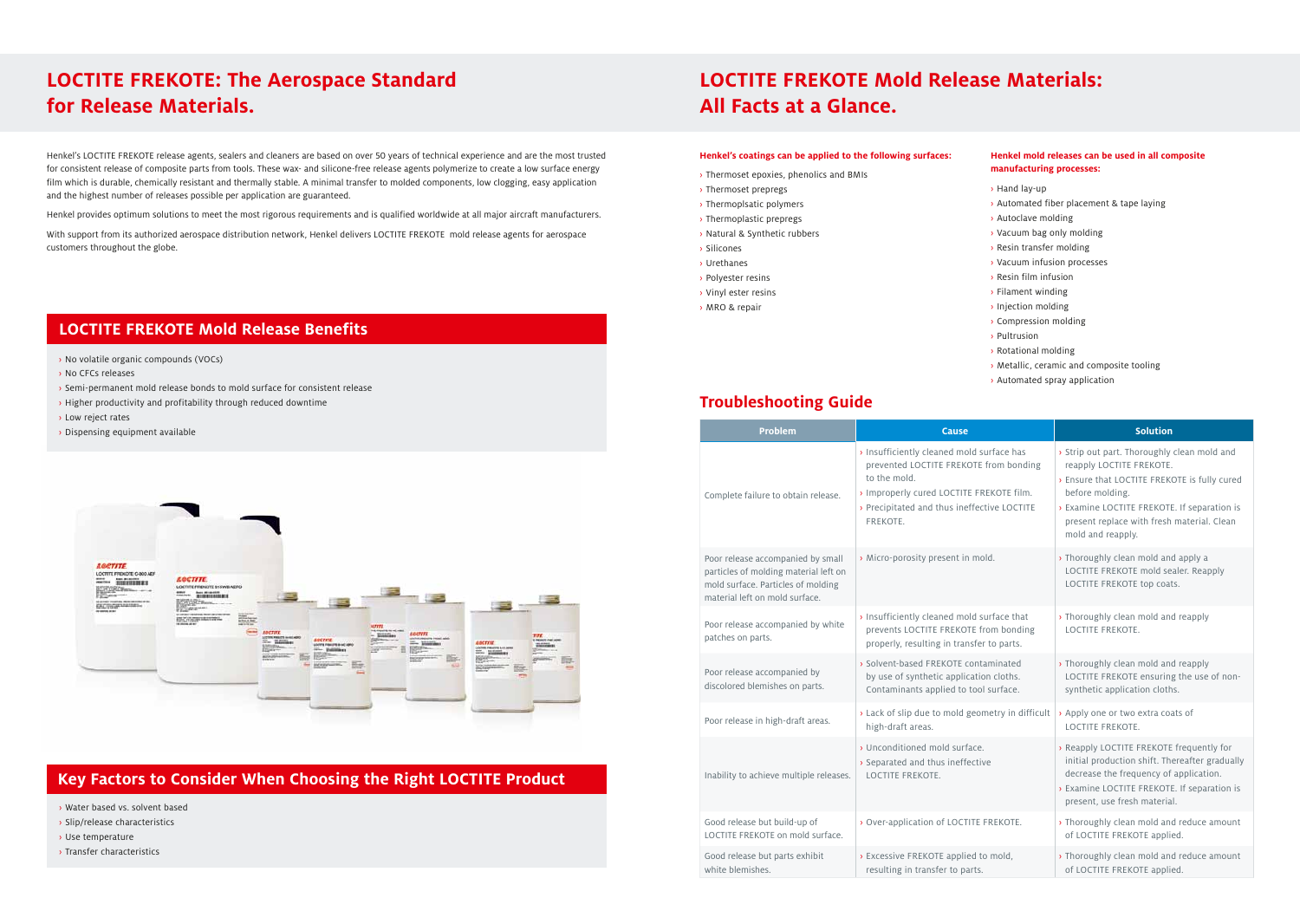100 – 150 °C

#### 9 months from date of manufacture

- **>** High slip
- **>** Easy application
- **>** Multiple releases
- **>** Low transfer
- **>** No corrosion/oxidation of the mold surface
- **>** Minimal mold build-up



#### **LOCE FREKOTE 770-NC AERO**

| <b>Product type</b>                                   | <b>Mold Cleaner</b>                                                                                                                                                                                                                                                                                                                                                 |                                                                                                                                                                                                                                                                              | <b>Mold Sealer</b>                                                                                                                                                                                                                                                |                                                                                                                                                                                                                                                                                                                                                           |                                                                                                                                                                                                                                                                                                              | <b>Solvent Based Mold Release</b>                                                                                                                                                                                                                                               |                                                                                                                                                                                                                                                                  | <b>Water-Based Mold Release</b>                                                                                                                                                                                                          |
|-------------------------------------------------------|---------------------------------------------------------------------------------------------------------------------------------------------------------------------------------------------------------------------------------------------------------------------------------------------------------------------------------------------------------------------|------------------------------------------------------------------------------------------------------------------------------------------------------------------------------------------------------------------------------------------------------------------------------|-------------------------------------------------------------------------------------------------------------------------------------------------------------------------------------------------------------------------------------------------------------------|-----------------------------------------------------------------------------------------------------------------------------------------------------------------------------------------------------------------------------------------------------------------------------------------------------------------------------------------------------------|--------------------------------------------------------------------------------------------------------------------------------------------------------------------------------------------------------------------------------------------------------------------------------------------------------------|---------------------------------------------------------------------------------------------------------------------------------------------------------------------------------------------------------------------------------------------------------------------------------|------------------------------------------------------------------------------------------------------------------------------------------------------------------------------------------------------------------------------------------------------------------|------------------------------------------------------------------------------------------------------------------------------------------------------------------------------------------------------------------------------------------|
| <b>Application</b>                                    | Wax Removing                                                                                                                                                                                                                                                                                                                                                        | Residue removing                                                                                                                                                                                                                                                             | Sealing                                                                                                                                                                                                                                                           | Compression Molding,<br>Casting and Vacuum<br>bagging                                                                                                                                                                                                                                                                                                     | Compression Molding, Casting<br>and Vacuum bagging                                                                                                                                                                                                                                                           | High Slip                                                                                                                                                                                                                                                                       | Filament Winding                                                                                                                                                                                                                                                 | Composites Release                                                                                                                                                                                                                       |
| <b>Finishing</b>                                      |                                                                                                                                                                                                                                                                                                                                                                     | Gloss Finish                                                                                                                                                                                                                                                                 |                                                                                                                                                                                                                                                                   | Matte Finish                                                                                                                                                                                                                                                                                                                                              | Satin Finish                                                                                                                                                                                                                                                                                                 | Gloss Finish                                                                                                                                                                                                                                                                    | Gloss Finish                                                                                                                                                                                                                                                     | Matte Finish                                                                                                                                                                                                                             |
| <b>Mold sealer</b>                                    |                                                                                                                                                                                                                                                                                                                                                                     |                                                                                                                                                                                                                                                                              |                                                                                                                                                                                                                                                                   | <b>LOCTITE FREKOTE</b><br>B15 AERO                                                                                                                                                                                                                                                                                                                        | <b>LOCTITE FREKOTE</b><br>B15 AERO                                                                                                                                                                                                                                                                           | <b>LOCTITE FREKOTE</b><br><b>B15 AERO</b>                                                                                                                                                                                                                                       | <b>LOCTITE FREKOTE</b><br><b>B15 AERO</b>                                                                                                                                                                                                                        | <b>LOCTITE FREKOTE</b><br>B15 AERO                                                                                                                                                                                                       |
| <b>Product appearance</b>                             | Clear Liquid                                                                                                                                                                                                                                                                                                                                                        | Beige-pasty Liquid                                                                                                                                                                                                                                                           | Clear Liquid                                                                                                                                                                                                                                                      | Clear Liquid                                                                                                                                                                                                                                                                                                                                              | Clear Liquid                                                                                                                                                                                                                                                                                                 | Clear Liquid                                                                                                                                                                                                                                                                    | Clear Liquid                                                                                                                                                                                                                                                     | Clear Liquid                                                                                                                                                                                                                             |
| <b>Cure Temperature</b><br>$(^{\circ}F/^{\circ}C)$    | Ambient                                                                                                                                                                                                                                                                                                                                                             | Ambient                                                                                                                                                                                                                                                                      | $210 - 300$ °F<br>Ambient<br>$100 - 150 °C$                                                                                                                                                                                                                       | $210 - 300$ °F<br>Ambient<br>$100 - 150 °C$                                                                                                                                                                                                                                                                                                               | $210 - 300$ °F<br>Ambient<br>$100 - 150 °C$                                                                                                                                                                                                                                                                  | $210 - 300$ °F<br>Ambient<br>$100 - 150 °C$                                                                                                                                                                                                                                     | Ambient                                                                                                                                                                                                                                                          | $210 - 300$ °F<br>Ambient<br>$100 - 150 °C$                                                                                                                                                                                              |
| Cure Time at RT/<br>at 210 °F - 100 °C                |                                                                                                                                                                                                                                                                                                                                                                     | 5 mins                                                                                                                                                                                                                                                                       | 60 mins<br>24 hours                                                                                                                                                                                                                                               | 3 hours<br>15 mins                                                                                                                                                                                                                                                                                                                                        | 5 mins<br>30 mins                                                                                                                                                                                                                                                                                            | 5 mins<br>10 mins                                                                                                                                                                                                                                                               | $5 - 10$ mins                                                                                                                                                                                                                                                    | 3 hours<br>$5 - 15$ mins                                                                                                                                                                                                                 |
| <b>Application</b><br><b>Temperature Range</b>        | $68 - 86$ °F/20 – 30 °C                                                                                                                                                                                                                                                                                                                                             | $68 - 104 °F / 20 - 40 °C$                                                                                                                                                                                                                                                   | $68 - 140$ °F / 20 – 60 °C                                                                                                                                                                                                                                        | $60 - 140$ °F / 15 – 60 °C                                                                                                                                                                                                                                                                                                                                | $60 - 140$ °F / 15 – 60 °C                                                                                                                                                                                                                                                                                   | $60 - 275$ °F / 15 – 135 °C                                                                                                                                                                                                                                                     | $60 - 140$ °F / 15 – 60 °C                                                                                                                                                                                                                                       | $59 - 122$ °F / 15 – 50 °C                                                                                                                                                                                                               |
| <b>Storage Temperature</b><br>$(^{\circ}F/^{\circ}C)$ | $46 - 70$ °F / 8 - 21 °C                                                                                                                                                                                                                                                                                                                                            | $46 - 70$ °F / 8 – 21 °C                                                                                                                                                                                                                                                     | $46 - 70$ °F / 8 – 21 °C                                                                                                                                                                                                                                          | $46 - 70$ °F / 8 – 21 °C                                                                                                                                                                                                                                                                                                                                  | $46 - 70$ °F / 8 – 21 °C                                                                                                                                                                                                                                                                                     | $46 - 70$ °F / 8 - 21 °C                                                                                                                                                                                                                                                        | $46 - 70$ °F / 8 – 21 °C                                                                                                                                                                                                                                         | Ambient                                                                                                                                                                                                                                  |
| <b>Storage Time</b>                                   | 2 years from date of<br>manufacture                                                                                                                                                                                                                                                                                                                                 | 24 months at room<br>temperature                                                                                                                                                                                                                                             | 1 year from date of<br>manufacture                                                                                                                                                                                                                                | 1 year from date of<br>manufacture                                                                                                                                                                                                                                                                                                                        | 1 year from date of<br>manufacture                                                                                                                                                                                                                                                                           | 1 year from date of<br>manufacture                                                                                                                                                                                                                                              | 1 year from date of<br>manufacture                                                                                                                                                                                                                               | 9 months from date of<br>manufacture                                                                                                                                                                                                     |
| <b>Benefits</b>                                       | > Easy to use<br>$\rightarrow$ Eliminates contaminants<br>> Enhances release<br>effectivness                                                                                                                                                                                                                                                                        | > Water-based polisher<br>> Removes cured films                                                                                                                                                                                                                              | > Seals mold porosity,<br>scratches, and<br>imperfections<br>> Non-contaminating<br>transfer<br>> High thermal stability                                                                                                                                          | > Better mold utilization<br>> Non-contaminating<br>transfer<br>No mold build-up<br>> Significantly lower mold<br>maintenance costs                                                                                                                                                                                                                       | > Fast drying<br>> Non-contaminating transfer<br>> High thermal stability<br>$\rightarrow$ Non-CFC<br>No mold build-up                                                                                                                                                                                       | > No chlorinated solvents<br>> High gloss finish<br>$\rightarrow$ High slip<br>> Non-contaminating transfer<br>No mold build-up                                                                                                                                                 | > Non-contaminating transfer<br>> High gloss finish<br>$\rightarrow$ High slip<br>> No mold build-up<br>> Low odor                                                                                                                                               | $\rightarrow$ High slip<br>> Easy application<br>> Multiple releases<br>> Low transfer<br>> No corrosion / oxidation of the<br>mold surface<br>> Minimal mold build-up                                                                   |
| Regional availability*                                | $\blacktriangle \blacksquare \blacklozenge \blacklozenge$                                                                                                                                                                                                                                                                                                           | ▉♦                                                                                                                                                                                                                                                                           | A II O                                                                                                                                                                                                                                                            | ▲■◆                                                                                                                                                                                                                                                                                                                                                       | $\blacktriangle \blacksquare$                                                                                                                                                                                                                                                                                | $\blacktriangle \blacksquare \blacklozenge \blacklozenge$                                                                                                                                                                                                                       | $\bullet$<br>A III                                                                                                                                                                                                                                               | <b>ANG</b>                                                                                                                                                                                                                               |
| <b>Description</b>                                    | <b>LOCTITE FREKOTE</b><br>PMC AERO helps dissolve<br>and remove wax from<br>polyester molds without<br>dulling the surfaces. It<br>can also clean epoxy<br>and metal mold surface,<br>brushes and equipment.<br>It is highly recommended<br>for preparing polyester<br>mold surfaces prior to<br>application of FREKOTE<br>mold sealers and mold<br>release agents. | LOCTITE FREKOTE<br>915WB AERO is a water-<br>based cleaner developed<br>for removing residue<br>from mold surfaces. The<br>high-grade surfactants<br>and emulsifiers in<br>combination with fine<br>abrasives give excellent<br>results without dulling<br>the mold surface. | LOCTITE FREKOTE<br>B-15 AERO is a sealer<br>for metal molds with<br>micro porosity and small<br>surface scratches. Used<br>in conjunction with other<br>FREKOTE products, B-15<br>provides an excellent base<br>coat enhancing the release<br>advantages offered. | <b>LOCTITE FREKOTE</b><br>44-NC AERO should be<br>your first choice release<br>agent where non-<br>transference of release is<br>important. It forms a micro<br>thin film which is stable at<br>high temperatures. It can<br>be used for the release of<br>epoxies, polyester resins,<br>thermoplastics, adhesives,<br>and rotational molded<br>plastics. | LOCTITE FREKOTE 55-NC AERO<br>is a release agent where a non-<br>transferring release is necessary<br>It forms a micro thin film which<br>is stable at high temperature.<br>It can be used for the release<br>of epoxies, polyester resins,<br>thermoplastics, adhesives, and<br>rotational molded plastics. | LOCTITE FREKOTE<br>700-NC AERO offers excellent<br>release properties for the most<br>demanding applications and is a<br>great all-purpose release agent.<br>It releases epoxies, polyester<br>resins, thermosplactics, rubber<br>compounds, and most other<br>molded polymers. | <b>LOCTITE FREKOTE 770-NC AERO</b><br>offers excellent release for<br>various molding applications.<br>It is particularly well-suited for<br>tougher to release processes<br>such as filament winding and<br>non-gel-coated polyester and<br>fiberglass molding. | <b>LOCTITE FREKOTE C-800 AERO</b><br>is designed for releasing<br>composite materials. It offers<br>easy application and higher<br>number of releases which<br>reduces product usage and<br>minimizes operator exposure to<br>chemicals. |
| <b>New Product Name</b>                               | <b>LOCTITE FREKOTE</b><br><b>PMC AERO</b>                                                                                                                                                                                                                                                                                                                           | <b>LOCTITE FREKOTE</b><br>915WB AERO                                                                                                                                                                                                                                         | <b>LOCTITE FREKOTE</b><br><b>B-15 AERO</b>                                                                                                                                                                                                                        | <b>LOCTITE FREKOTE</b><br><b>44-NC AERO</b>                                                                                                                                                                                                                                                                                                               | <b>LOCTITE FREKOTE</b><br><b>55-NC AERO</b>                                                                                                                                                                                                                                                                  | <b>LOCTITE FREKOTE</b><br>700-NC AERO                                                                                                                                                                                                                                           | <b>LOCTITE FREKOTE</b><br>770-NC AERO                                                                                                                                                                                                                            | <b>LOCTITE FREKOTE</b><br><b>C-800 AERO</b>                                                                                                                                                                                              |
| <b>Known As</b>                                       | Frekote® PMC™                                                                                                                                                                                                                                                                                                                                                       | Frekote® 915WB™                                                                                                                                                                                                                                                              | Frekote® B-15™                                                                                                                                                                                                                                                    | Frekote® 44-NC™                                                                                                                                                                                                                                                                                                                                           | Frekote® 55-NC™                                                                                                                                                                                                                                                                                              | Frekote® 700-NC™                                                                                                                                                                                                                                                                | Frekote® 770-NC™                                                                                                                                                                                                                                                 | Frekote® Aqualine® C-800™                                                                                                                                                                                                                |

\* Asia Pacific:  $\blacktriangle$ , Europe, Middle East, Africa: , Latin America:  $\blacktriangleright$ , North America:  $\blacktriangleright$ 

#### **LOCTITE FREKOTE C-800 AERO**